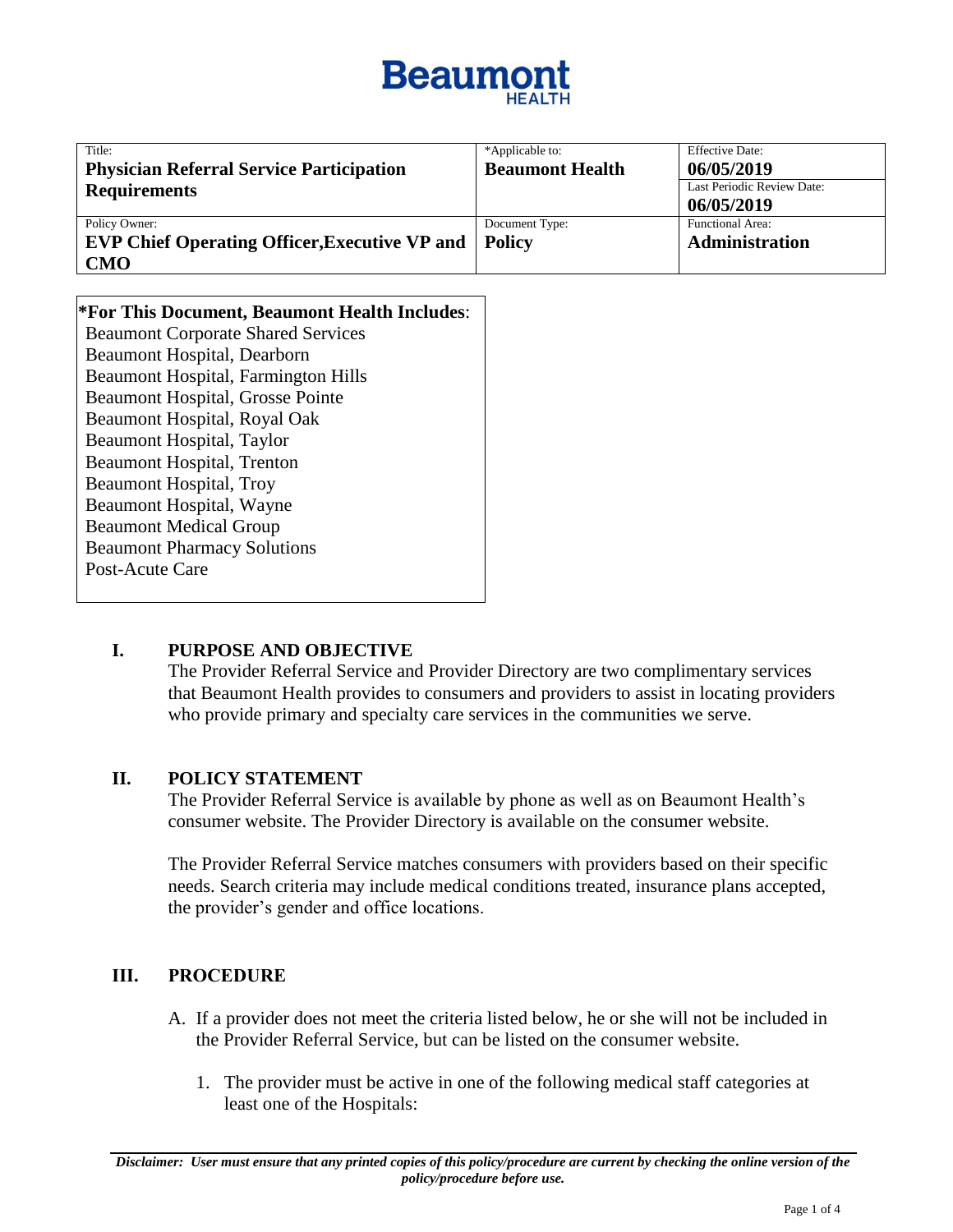

| Title:                                               | *Applicable to:        | <b>Effective Date:</b>     |
|------------------------------------------------------|------------------------|----------------------------|
| <b>Physician Referral Service Participation</b>      | <b>Beaumont Health</b> | 06/05/2019                 |
| <b>Requirements</b>                                  |                        | Last Periodic Review Date: |
|                                                      |                        | 06/05/2019                 |
| Policy Owner:                                        | Document Type:         | <b>Functional Area:</b>    |
| <b>EVP Chief Operating Officer, Executive VP and</b> | <b>Policy</b>          | Administration             |
| <b>CMO</b>                                           |                        |                            |

- a. Founding Beaumont
	- i. Ambulatory
	- ii. Associate
	- iii. Attending
	- iv. Institutional
- b. Founding Botsford
	- i. Active
	- ii. Affiliate
- c. Founding Oakwood
	- i. Active
	- ii. Ambulatory
	- iii. Emeritus
- 2. The provider cannot be employed by a non-Beaumont Health hospital, or serve in an administrative or leadership role at a non-Beaumont Health hospital. In addition, the provider's practice cannot be owned, leased or operated by a non-Beaumont Health hospital.
- 3. The provider must be listed in the specialty in which the provider is credentialed or the provider's listing must be approved by the Credentialing Department.
- 4. The provider (or the provider's designee) must review and update the provider's profile annually or as otherwise requested by Beaumont Health, or as significant changes occur (*e.g.*, insurance participation, office locations, office phone numbers).
- 5. It is in the best interest of patients to ensure (and patients expect) that, when they request a Beaumont Health provider, they are not sent to the building of another health system. Accordingly, the Referral Service will not list or refer to any office of a provider that is located in another health system's medical building or on the campus of another health system. In addition, any provider's office listed in the Referral Service must not contain in telephone greetings the name or other branding of any healthcare provider other than the name of the provider's practice or Beaumont Health.
- 6. The provider must include Beaumont Health among the provider's hospital affiliations if such affiliations are listed on the provider's website or in other collateral materials.
- 7. The provider must agree to schedule the appointment through a three-way conference call with the patient, the Referral Service representative and the provider's office staff, or offer appointments through online scheduling.
- 8. The provider must be a member in good standing of the medical staff.
- 9. The provider must participate in Beaumont Care Partners, LLC (BCP).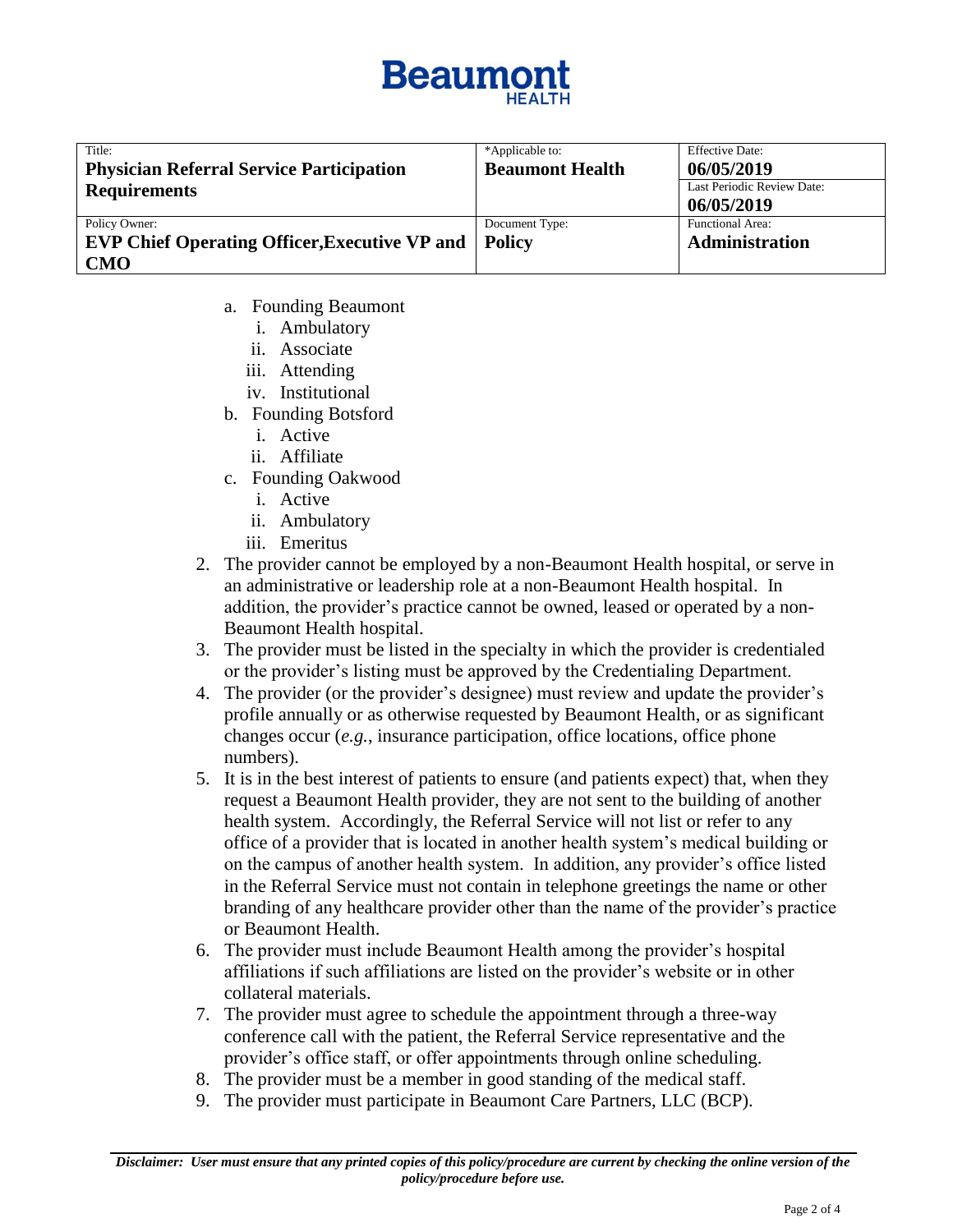# **Beaumo**

| Title:                                               | *Applicable to:        | <b>Effective Date:</b>     |
|------------------------------------------------------|------------------------|----------------------------|
| <b>Physician Referral Service Participation</b>      | <b>Beaumont Health</b> | 06/05/2019                 |
| <b>Requirements</b>                                  |                        | Last Periodic Review Date: |
|                                                      |                        | 06/05/2019                 |
| Policy Owner:                                        | Document Type:         | <b>Functional Area:</b>    |
| <b>EVP Chief Operating Officer, Executive VP and</b> | Policy                 | <b>Administration</b>      |
| <b>CMO</b>                                           |                        |                            |

- 10. If the provider participates in the Physician Payment Adjuster Program (PPAP), he/she has agreed to provide equal access to Medicaid patients. As a result, Medicaid insurances will be added to the provider's profile.
- 11. Providers will appear in a randomized order. Providers will be filtered dependent upon patient preference, including distance, insurance, appointment availability, etc. If the patient requests the soonest available appointment, providers will be filtered based on those who participate in online scheduling and offer the next available appointment.
- 12. If a provider does not meet the criteria listed above, resulting in the removal from the Provider Referral Service, the Provider Referral Service Department will notify the system Chief Operating Officer and Chief Medical Officer, and relevant Campus Presidents and Chief Medical Officers.
- 13. An exception will be granted to permit inclusion of a provider who does not satisfy all of the criteria stated above in any instance in which there is a geographical gap for the provider's specialty, as identified by the systemdeveloped provider needs assessment. To request such an exception, the provider should submit a written request to the Provider Referral Service Department, which will then seek approval from relevant Campus Presidents and Chief Medical Officers and the system Chief Operating Officer and Chief Medical Officer. In no instance will an exception be granted due to consideration of patient referral volumes or factors other than the geographical gap described above.
- B. The Provider Directory lists all providers who may provide direct care to a patient and includes providers who may not actually see a patient (i.e., a radiologist whose name may appear on a patient record, an emergency medicine provider that may have provided care to a patient). The purpose of the directory is to provide education, training and location information for all of these patients.
	- 1. The Provider Directory includes providers active in the following medical staff categories at the Founding Hospitals:
		- a. Founding Beaumont
			- v. Adjunct
			- vi. Ambulatory
			- vii. Associate
			- viii. Attending
			- ix. Institutional
		- b. Founding Botsford